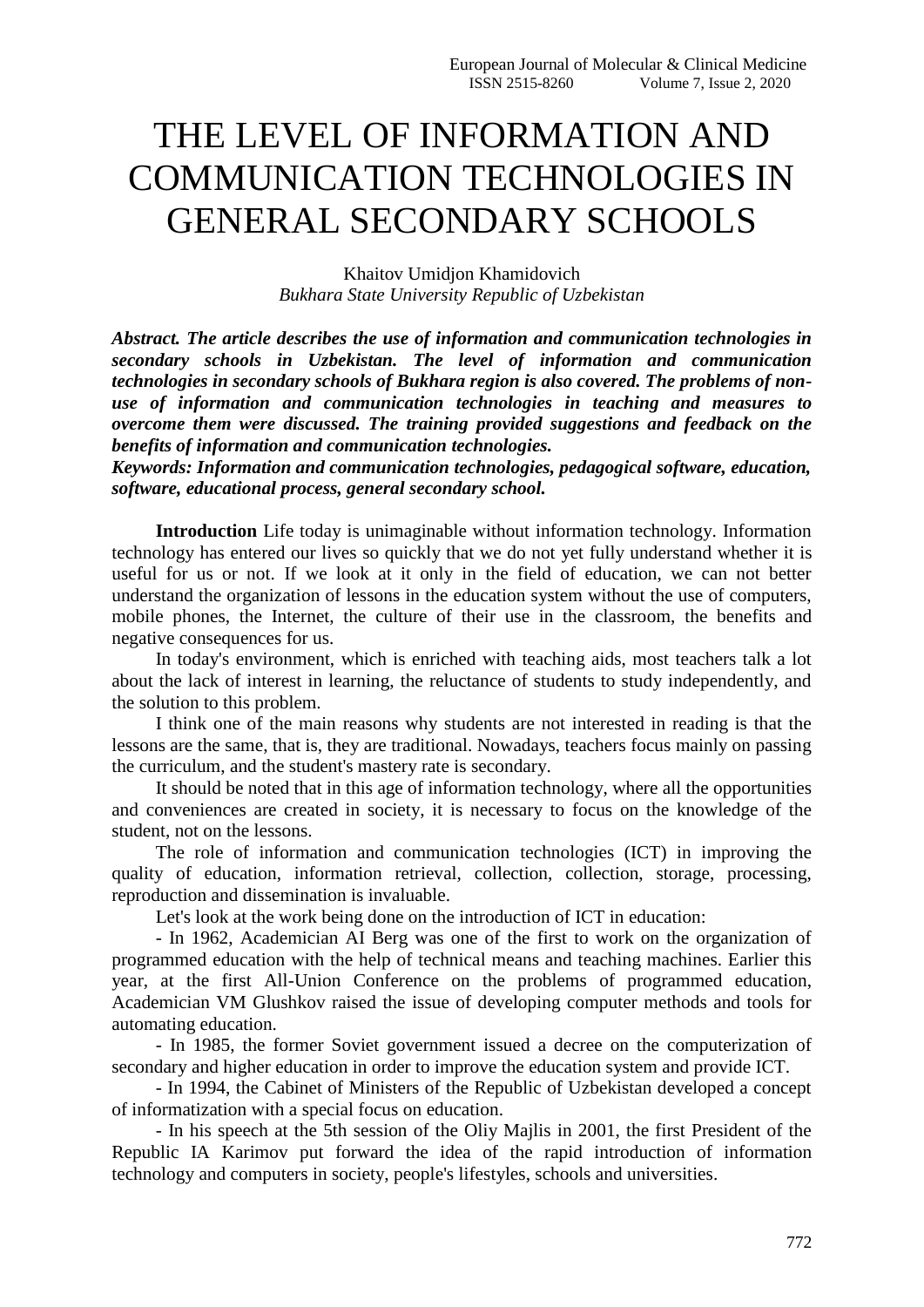- "On measures to organize the development of the program of the Cabinet of Ministers of the Republic of Uzbekistan dated May 23, 2001 No. 230" Development of computer and information technologies in 2001-2005 ", as well as" Internet access to international information systems " gi Decisions were made.

- Decree of the President of the Republic of Uzbekistan "On further development of computerization and introduction of information and communication technologies" of May 30, 2002 and the Cabinet of Ministers of June 6, 2002 "On the program of computerization and development of information and communication technologies for 2002-2010" The decision was announced.

- On March 2, 2020, the Decree of the President of the Republic of Uzbekistan Sh. Mirziyoyev "On the State Program for the Year of Science, Enlightenment and Digital Economy" was signed. It also states that "from September 1, 2020, information systems (electronic textbooks and diaries) will be introduced as an experiment in e-learning in schools with the abolition of paper documents" will also help to implement ICT in education.

Unfortunately, despite the fact that half a century has passed since the beginning of the provision of education with technical means, the level of ICT provision in general secondary schools in the country is still very low.

In order to determine the level of ICT availability in general secondary schools, I conducted research in some schools in different parts of Bukhara region, where I live. These figures are shown in the table below.

| A              | $\bf{B}$         | $\mathbf C$ | D         | E                | F/G       | H              | I        | J/K/L    | $\mathbf{M}$      | N            | $\mathbf 0$     | ${\bf P}$ |
|----------------|------------------|-------------|-----------|------------------|-----------|----------------|----------|----------|-------------------|--------------|-----------------|-----------|
| tr             | School           | Nu          | Numb      | Number           | Number of |                | Teacher  | Numbe    | Printe            | Level of     |                 | Availab   |
|                |                  | m           | er of     | of               | computers |                | own      | r of TV  | r/                | availability |                 | ility     |
|                |                  | be          |           | student teachers |           |                | computer |          | Scanne            |              |                 | level     |
|                |                  | r           | ${\bf S}$ |                  | comput    | Noteb          |          | Video    | $\mathbf r$       | In the       | In the          | In the    |
|                |                  | of          |           |                  | er room   | ook            |          | projecto |                   | Class        | <b>Students</b> | Teache    |
|                |                  | cla         |           |                  |           | netboo         |          | r/       |                   | section      | section         | rs        |
|                |                  | sse         |           |                  | number    | $\mathbf k$    |          | Electron |                   |              |                 | section   |
|                |                  | S           |           |                  |           |                |          | ic board |                   |              |                 |           |
| $\mathbf{1}$   | <b>Bukhara</b>   | 40          | 1341      | 84               | 1/15      | 6              | 12       | $3/3/-$  | $\frac{1}{2}$ / - | 18 %         | 1,5 %           | 21 %      |
|                | city 12-         |             |           |                  |           |                |          |          |                   |              |                 |           |
|                | school           |             |           |                  |           |                |          |          |                   |              |                 |           |
|                |                  |             |           |                  |           |                |          |          |                   |              |                 |           |
| $\overline{2}$ | Vobkent          | 40          | 1157      | 100              | 1/20      | $\overline{2}$ | 55       | 1/2/1    | $1/-$             | 13 %         | 1,9%            | 57 %      |
|                | district<br>$5-$ |             |           |                  |           |                |          |          |                   |              |                 |           |
|                |                  |             |           |                  |           |                |          |          |                   |              |                 |           |
| 3              | school           | 39          | 1214      | 89               | 1/15      | 12             | 30       | 15/3/    | $2/$ -            | 49 %         | 2,2%            | 47 %      |
|                | Gʻijduv          |             |           |                  |           |                |          |          |                   |              |                 |           |
|                | on<br>district   |             |           |                  |           |                |          |          |                   |              |                 |           |
|                | $17-$            |             |           |                  |           |                |          |          |                   |              |                 |           |
|                | school           |             |           |                  |           |                |          |          |                   |              |                 |           |
| $\overline{4}$ | Shofirko         | 26          | 776       | 77               | 2/24      | $\overline{7}$ | 32       | $3/4/-$  | 5/1               | 35 %         | 4 %             | 50 %      |
|                | $\mathbf n$      |             |           |                  |           |                |          |          |                   |              |                 |           |
|                | district         |             |           |                  |           |                |          |          |                   |              |                 |           |
|                | $6-$             |             |           |                  |           |                |          |          |                   |              |                 |           |
|                | school           |             |           |                  |           |                |          |          |                   |              |                 |           |
| 5              | Jondor           | 19          | 663       | 44               | 1/15      | 3              | 30       | 3/3/1    | 1/1               | 42 %         | 2,7 %           | 75 %      |
|                | district         |             |           |                  |           |                |          |          |                   |              |                 |           |
|                | 49-              |             |           |                  |           |                |          |          |                   |              |                 |           |

Level of ICT provision in general secondary schools:

Table 1.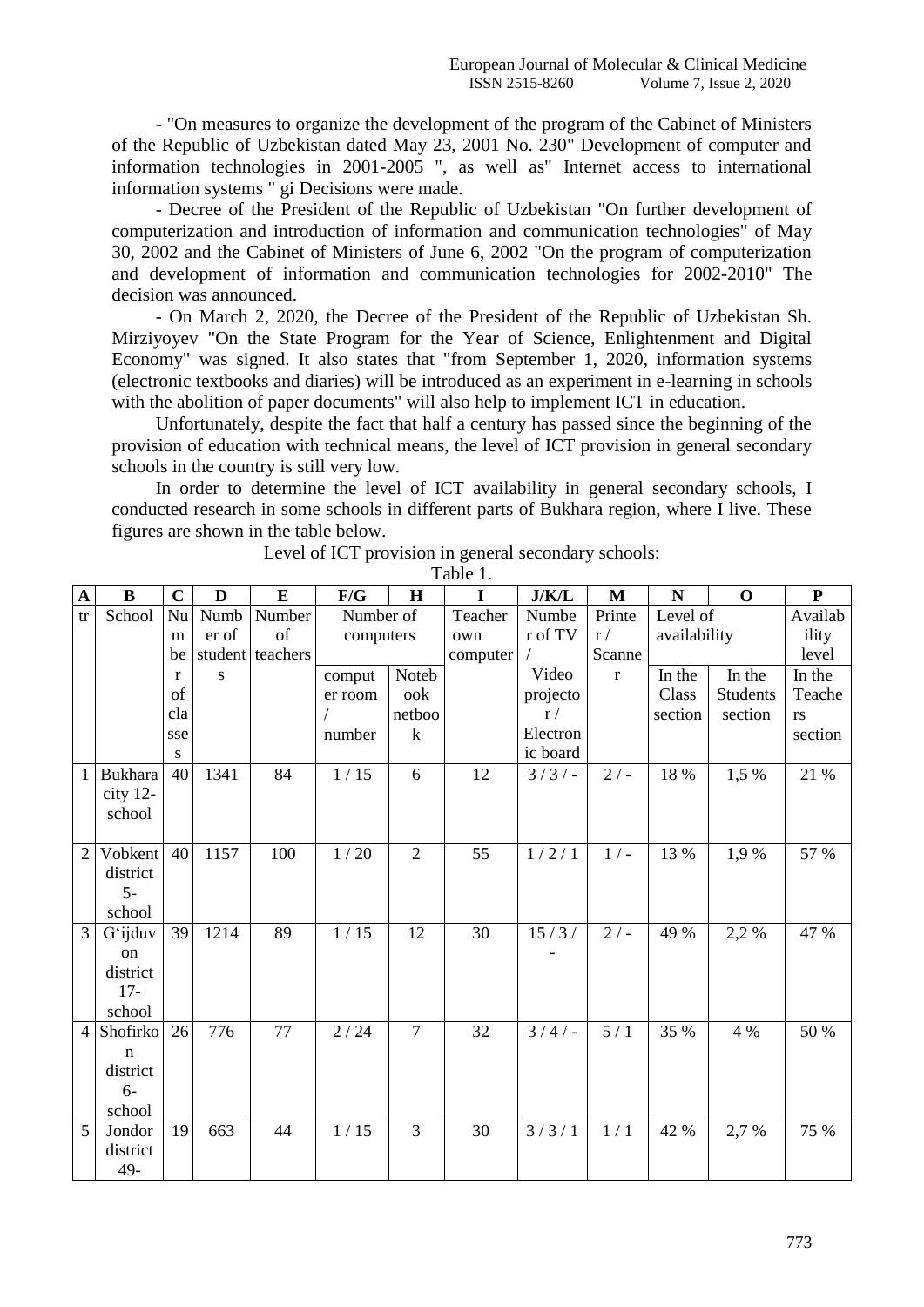|   | <b>IDUM</b> |    |     |    |      |   |    |       |     |      |       |      |
|---|-------------|----|-----|----|------|---|----|-------|-----|------|-------|------|
| 6 | Qorovul     | 21 | 561 | 53 | 1/20 | 3 | 28 | 6/3/1 | 2/1 | 52 % | 4 %   | 58 % |
|   | -bozor      |    |     |    |      |   |    |       |     |      |       |      |
|   | district    |    |     |    |      |   |    |       |     |      |       |      |
|   | $7-$        |    |     |    |      |   |    |       |     |      |       |      |
|   | school      |    |     |    |      |   |    |       |     |      |       |      |
|   | Average     |    |     |    |      |   |    |       |     | 34 % | 2,7 % | 51 % |
|   |             |    |     |    |      |   |    |       |     |      |       |      |

A computer  $(F, H)$  and a video projector  $(K)$ , a television  $(J)$ , a whiteboard  $(L)$  or a computer for all students to provide students with a minimum amount of ICT in the classroom (N). tool (G).

I calculated the use of ICT in the classroom by the following formula:

 $N = Q / C * 100\%$ 

Here:

Q - is the sum of the number of classes provided by J, K, L, F ( $Q = J + K + L + F$ );

C - class number;

F - number of computer rooms;

H - is the number of computers other than the computer room;

J - number of TVs;

K - number of video projectors;

L - number of electronic boards;

N - is the level of security (by class).

A computer (G), laptop (H), tablet, or subject-appropriate ICT device is required to ensure that education is provided with a minimum amount of ICT.

I calculated the provision of ICT in the student body by the following formula:

 $O = (G + H)/D * 100\%$ 

D - number of students;

G - is the number of computers in the computer room;

H - is the number of computers other than the computer room;

O - is the level of security (in terms of students).

The school should have a computer, laptop (H), or the teacher's own personal computer for teachers to use so that students have minimal access to ICT in teaching and preparation.

I calculated the availability of ICT tools among teachers using the following formula:

 $P = (I + H) / E * 100\%$ 

E - number of teachers;

H - is the number of computers other than the computer room;

I - teachers' personal computers;

P - level of availability (in terms of teachers);

The results of my observations show the level of ICT provision in schools in the following diagram: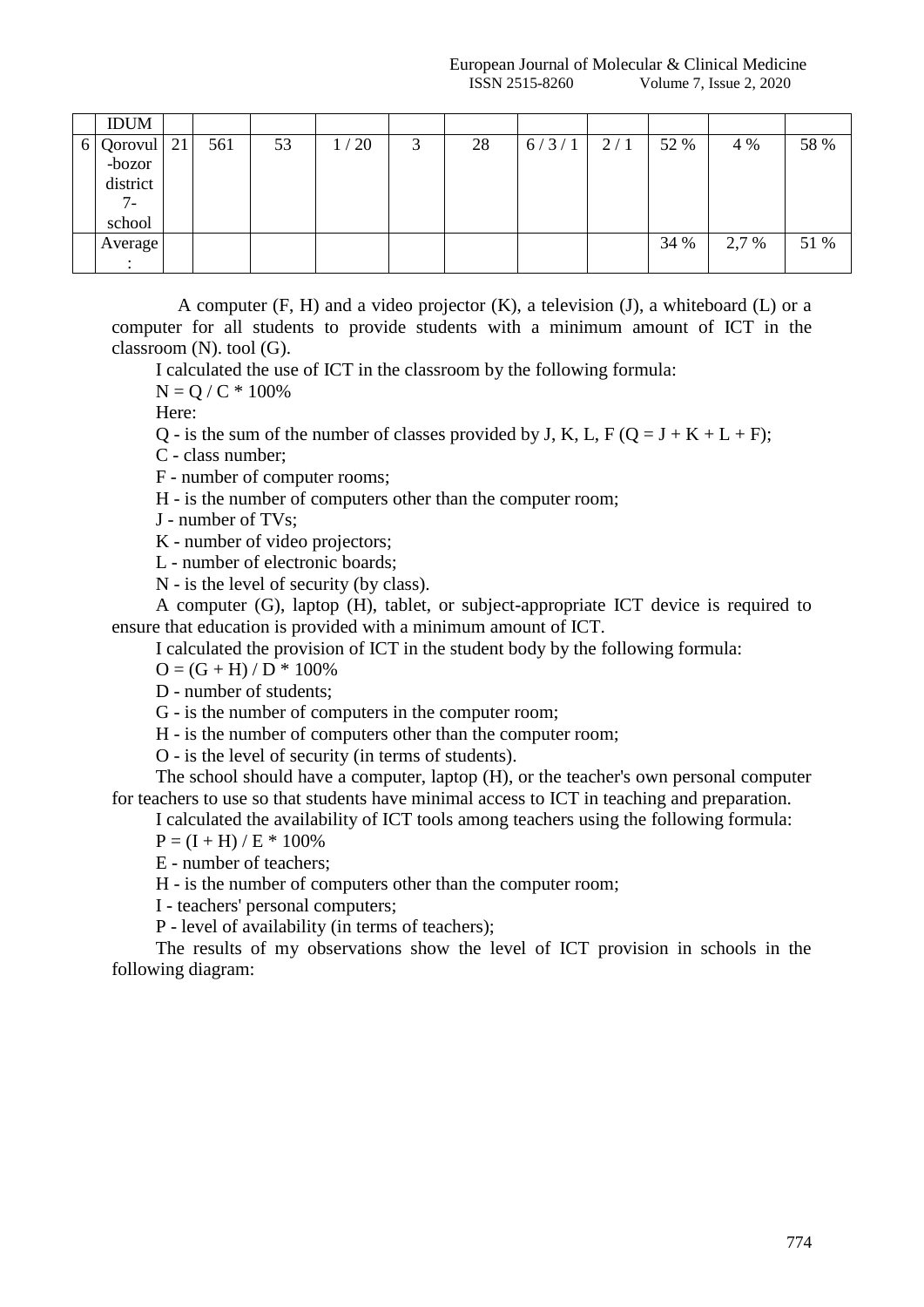

Analyzing these indicators:

A. Only one-third of all secondary school classes are equipped with ICT. The rest are still taught in the old-fashioned way.

B. Only 3% of all high school students have access to ICT.

C. Only half of all secondary school teachers have an ICT tool.

From these figures, the situation in general secondary schools in the region is not satisfactory. It is especially unfortunate that students are provided with ICT tools. However, the role of students in education needs to be strengthened, and the provision of ICT to students needs to be established.

Let us now consider our observations on the example of a separate district.

Level of ICT provision of secondary schools of Shafirkan district of Bukhara region:

Table 2.

| A  | B             | $\mathbf C$ | D     | E          | F/G           | $\bf H$ |         | J/K/L        | M     | N            | $\Omega$        | ${\bf P}$ |
|----|---------------|-------------|-------|------------|---------------|---------|---------|--------------|-------|--------------|-----------------|-----------|
| tr | School        | Nu          |       | Numb Numbe | Number of     |         | Teacher | Numb         | Print | Level of     |                 | Availa    |
|    |               | mb          | er of | r of       | computers     |         | own     | er of        | er/   | availability |                 | bility    |
|    |               | er          | stude | teacher    |               |         | compute | TV/          | Scann |              |                 | level     |
|    |               | of          | nts   | S          | comp          | Noteb   | r       | Video        | er    | In the       | In the          | In the    |
|    |               | clas        |       |            | uter          | ook     |         | project      |       | Class        | <b>Students</b> | Teach     |
|    |               | ses         |       |            | room $\prime$ | netbo   |         | $\alpha r /$ |       | section      | section         | ers       |
|    |               |             |       |            | numb          | ok      |         | Electro      |       |              |                 | sectio    |
|    |               |             |       |            | er            |         |         | nic          |       |              |                 | n         |
|    |               |             |       |            |               |         |         | board        |       |              |                 |           |
|    | <b>Total:</b> | 1102        | 2875  | 3001       | 67/           | 220     | 616     | 10/          | 137/  | 20 %         | 3.9%            | 28 %      |
|    | 56 ta         |             | 4     |            | 912           |         |         | 123          | 18    |              |                 |           |
|    |               |             |       |            |               |         |         | /22          |       |              |                 |           |

Level of ICT facilities in selected general secondary schools:

| Level of security                                                        | Availability level                                                   |                                                                      |  |  |  |  |  |  |
|--------------------------------------------------------------------------|----------------------------------------------------------------------|----------------------------------------------------------------------|--|--|--|--|--|--|
|                                                                          |                                                                      | In the class section In the Students section In the Teachers section |  |  |  |  |  |  |
| 34 %                                                                     | 2.7 %                                                                | 51 %                                                                 |  |  |  |  |  |  |
| Level of ICT provision in all general secondary schools in one district: |                                                                      |                                                                      |  |  |  |  |  |  |
|                                                                          | Level of security                                                    |                                                                      |  |  |  |  |  |  |
|                                                                          |                                                                      |                                                                      |  |  |  |  |  |  |
|                                                                          | In the class section In the Students section In the Teachers section |                                                                      |  |  |  |  |  |  |
| 20 %                                                                     | 3.9%                                                                 | 28 %                                                                 |  |  |  |  |  |  |

From these observations, the level of ICT provision in general secondary schools is not uniform.

One of the reasons for such shortcomings is the distribution of equipment.

The sad thing is that there is a decision, a plan, money, equipment, but not all of it is for education.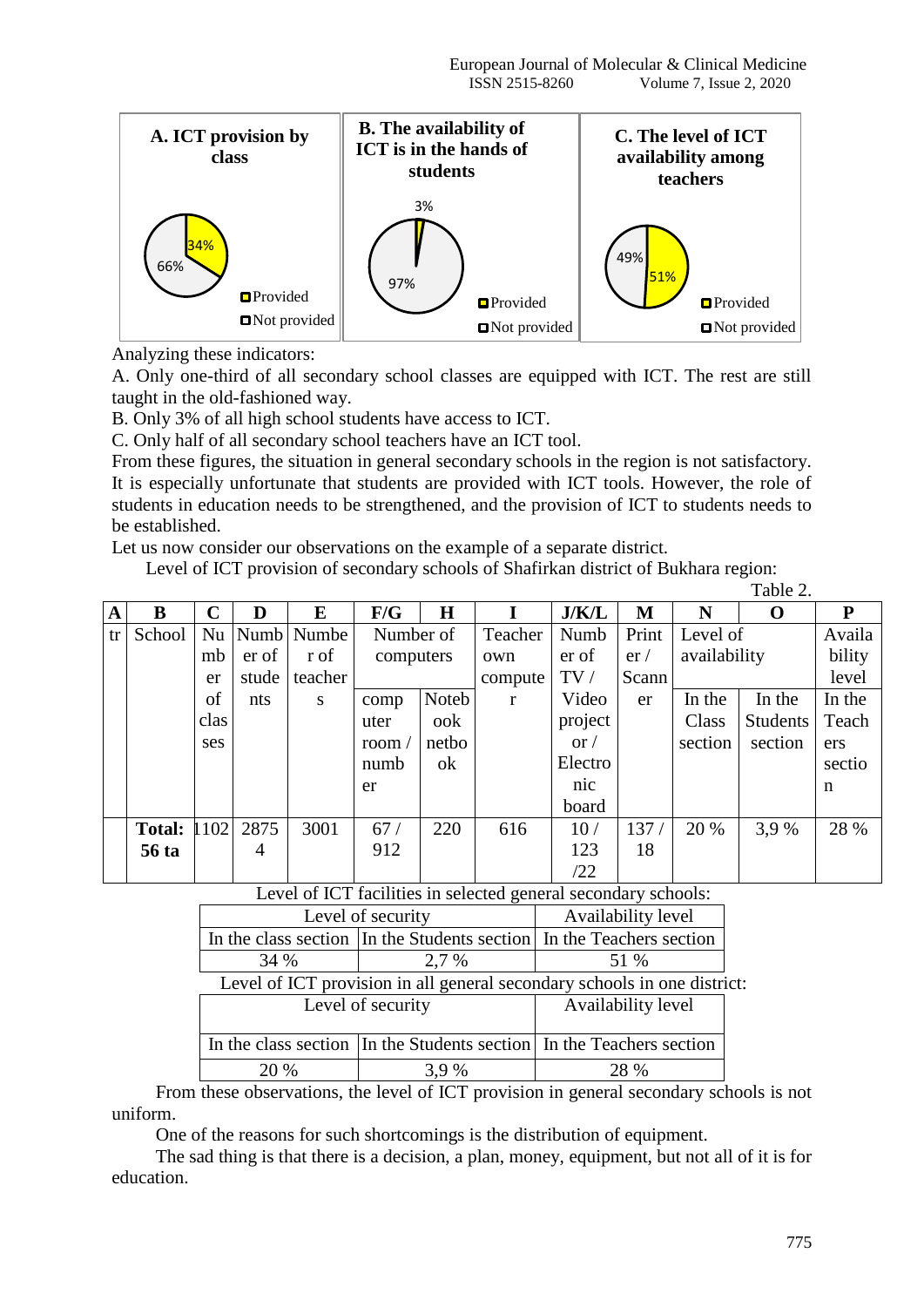Over the years, as a result of these efforts, the share of ICT in education has increased. However, there is a problem with different brands of hardware available locally. Because not all ICT devices of different brands work in the same way. Not all computers can support the current software and software products, video projectors are not suitable for all computers, and the Internet and wifi cannot be transmitted in the same way. Not all devices, such as phones and tablets, can be used in education. Not to mention their level of fitness. Such problems affect the effective organization of education.

The variety and obsolescence of electronic devices such as televisions, radios, (audiovideo) tape recorders, and calculators allocated for education, unfortunately, are still on the balance of educational institutions.

The effectiveness of education cannot be determined by the provision of ICT equipment alone. Because they need appropriate pedagogical software.

Even in schools equipped with teaching aids, they are mostly used as teaching aids or demonstrations. However, they can be used properly in the educational process to move to a new stage in the development of education.

In this period of transition of all segments of society to the digital economy, it is necessary to review the content of teaching and learning without delay, to develop new methods, to update and improve ICT educational and software products. To do this, we need a clear plan, great mobilization and funding.

You can say, of course, that this is already happening, that in the classroom pedagogical software for the subject has been developed for the teaching of a number of subjects, such as mathematics, computer science, physics, chemistry, biology, foreign languages, which are used in education. However, most of our teachers face a number of challenges in the use and application of ICT in the classroom. This is due to the lack of ICT tools in the teaching and learning of subjects, the availability of different types, and the lack or imperfection of methodological tools for their use in the classroom. At the same time, the method of organizing lessons using ICT tools, pedagogical and psychological theory is not perfectly developed. There are no textbooks or manuals for students.

The effectiveness of existing pedagogical software tools is also low. Most of the demonstrations are in the form of test results, with little to no analysis, creative research, or research.

In recent years, a number of measures have been taken to use ICT in education. In particular, curricula that describe the learning process in many subjects, programs that demonstrate processes that are difficult to imagine, programs that control students' knowledge in several ways, and programs that perform certain tasks have been created and are being used. However, shallow pedagogical software products are being developed to bring ICT into the educational process faster. They only depict the content of the textbook in screen shots.

In most cases, the information in the book is limited to a television, computer, or video projector. Because you have to go through the material in the textbook. In such programs, the task condition is displayed on the screen. The student completes the task in a notebook and enters or marks the result in the program. The program checks the answers to see if they are correct or incorrect. Of course, it is good to quickly determine what the result is, whether the answers are correct or incorrect. But the student's work is increasing. It is necessary to create software that allows students to complete the task directly in the program, rather than in a notebook, and to develop software products that allow each student to enter their own answers.

It is important to keep in mind that a cheap, easy-to-use book, notebook, or exercise kit is always being replaced by an expensive one, as well as a computer or similar device that is inconvenient to use for this purpose.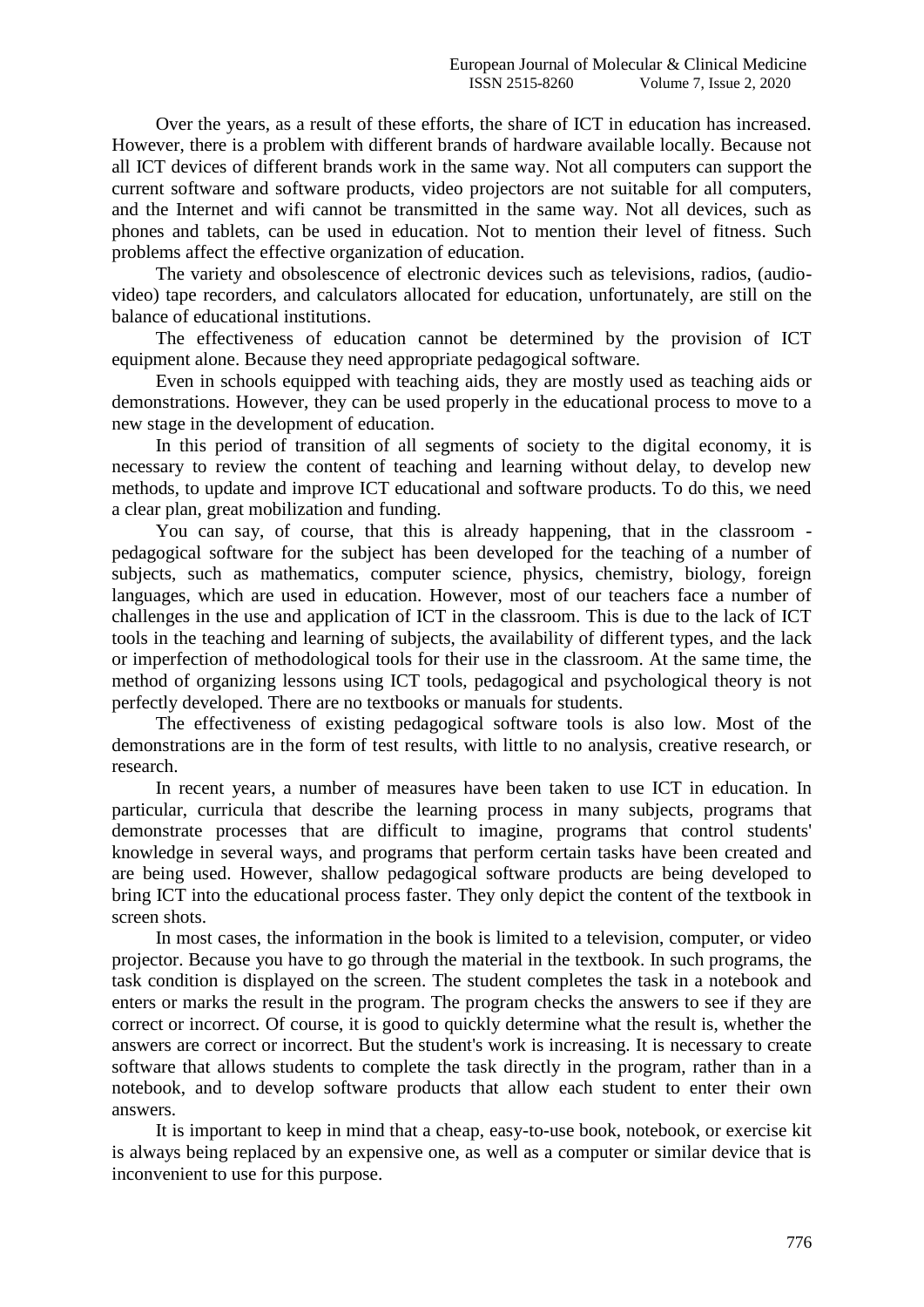From our experience, it is clear that the initial curricula were mainly based on the transfer of textbooks to computer screens, and their effectiveness in the educational process did not meet the requirements.

In fact, typical automated training programs can be described as follows:

a) the student is initially given a specific learning material;

b) control assignments are given to determine the assimilation of the material;

c) the program checks the student's answers and directs the result to the next section of the study material or re-reading, depending on whether the result is correct or incorrect;

d) records the results on a special counter.

The teacher analyzes the results and determines the direction of work with the student.

Unfortunately, even the teacher training and retraining institutes in the provinces responsible for this work do not have the pedagogical software. Despite so many years of experience, they have not developed a plan for the introduction of ICT in education, nor have they received pedagogical software to use it anywhere, and have not been diligent about the task of delivering it to schools. In some ways, the pedagogical software that reaches the school is sponsored by an organization or individual for the benefit of others. Not to mention the expertise of such pedagogical software.

At present, all schools in the country are provided with ICT, albeit to a lesser extent. However, most of these tools are used as objects of study in computer science, for the preparation of documents for schools and teachers, or for the decoration of the classroom. In fact, it should improve the quality of education.

Without increasing the number of types of ICT tools, it is necessary to develop their number and types of specific subjects that will serve for education. Only then will he be able to serve in his own way.

Therefore, taking into account the problems, the rapid introduction of ICT in education, informatization of the educational process should be considered as a key issue.

So, "What is an ICT tool? What ICT tools should be used in education? What is the purpose of using ICT in education? " - Let's take a closer look at such queries.

Information technology is a set of methods and tools for collecting, collecting, storing, processing, and disseminating information.

Information and communication technologies in education are a set of electronic devices, computers and software developed for education that can be used in the educational process.

Special information technologies in education are electronic devices, computers and specially designed software that can be used only in the educational process.

Educational software is software designed specifically to accomplish educational goals.

Depending on the function of the software used in education, it can be described as follows:

- Automatic learning systems based on electronic intellectual textbooks that provide interactivity, multimedia, large volume and hypertext of educational materials;

- science-oriented environments;

- Internet services for distance learning;

- classroom management software;
- reference programs;
- laboratory classes;
- training programs;
- educational games and environments, etc.

An automated learning system is designed for independent learning of a course or part of a course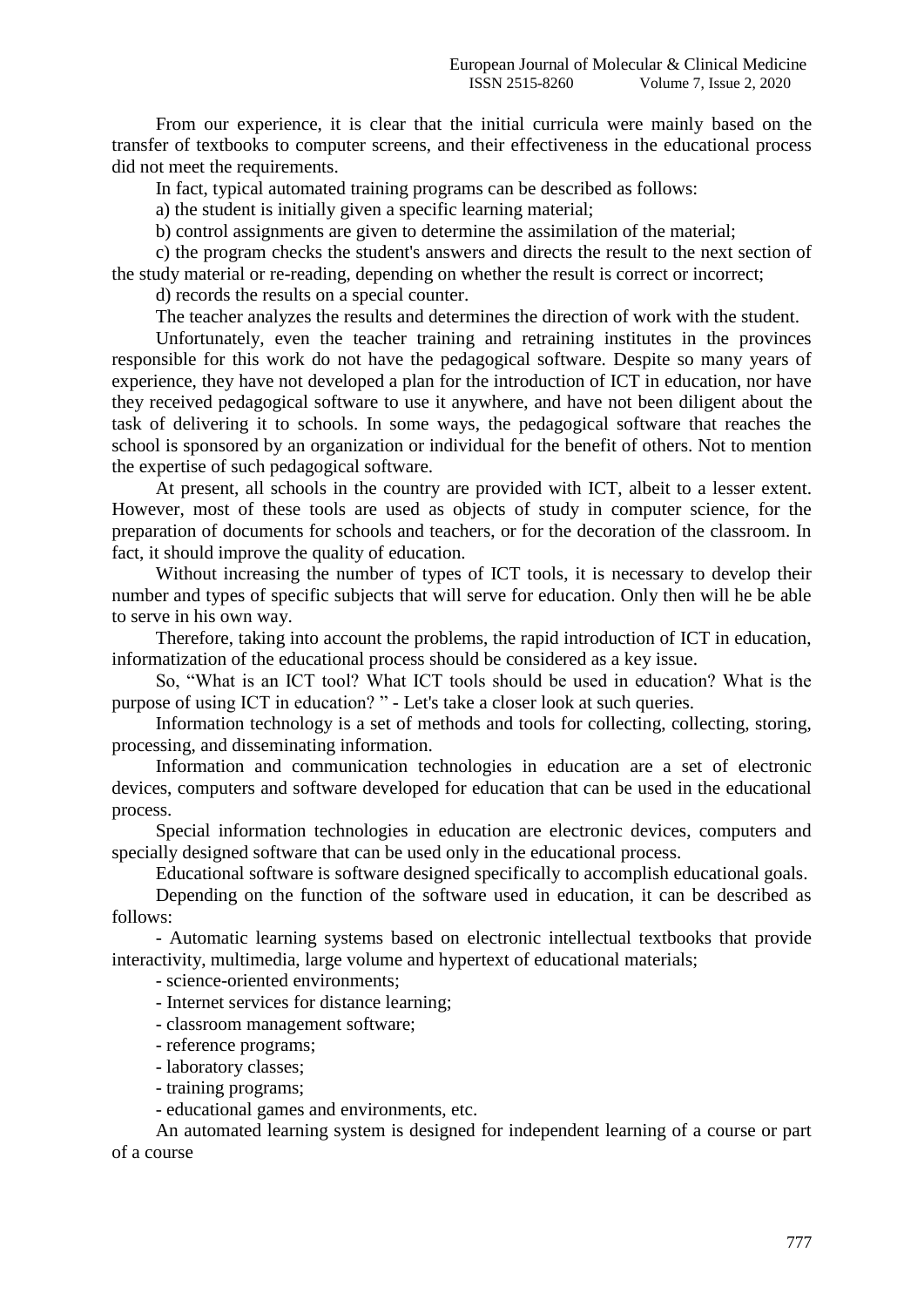

It all works on information.

Information is a collection of information received by all senses.

Data collecting (input) tools:

Microphone, camera, camera, camcorder, scanner,…

Data storage media:

Cassette, CD, flash memory, books, newspapers and magazines,…

Means of dissemination (transmission) of information:

TV, radio, telephone, tape recorder, monitor, video projector, speaker, printer, internet,…

Data processing tools (calculator, converter,…): Calculator, whiteboard, computer and software products…

The purpose of using these ICT tools in education is to create new types of learning activities that are typical of the modern information environment.

The introduction of ICT in the educational process allows:

- Increases students' interest in learning science;
- Forms the need for students to know the subject;
- activation of students' cognitive activity;
- Increases the level of individuality of students;
- develops creative abilities of students;
- Teaches students to use ICT tools;
- Provides self-monitoring of students;
- optimizes the process of student assessment;
- expands the imagination of students;
- ensures the freedom of students;
- Introduces students to modern methods of using ICT in education;
- saves time of teachers and students;
- Increases the ability to teach students with disabilities;
- forms the student-teacher relationship;
- provides individual communication between teacher and student;
- facilitates teacher-student and student interaction;
- helps the teacher to manage a large number of students;
- Increases the teacher's interest in teaching;
- ensures the diversity of the content of educational materials;
- Improves reading and learning;
- helps to determine the level of knowledge of students;
- strengthens demonstration in education;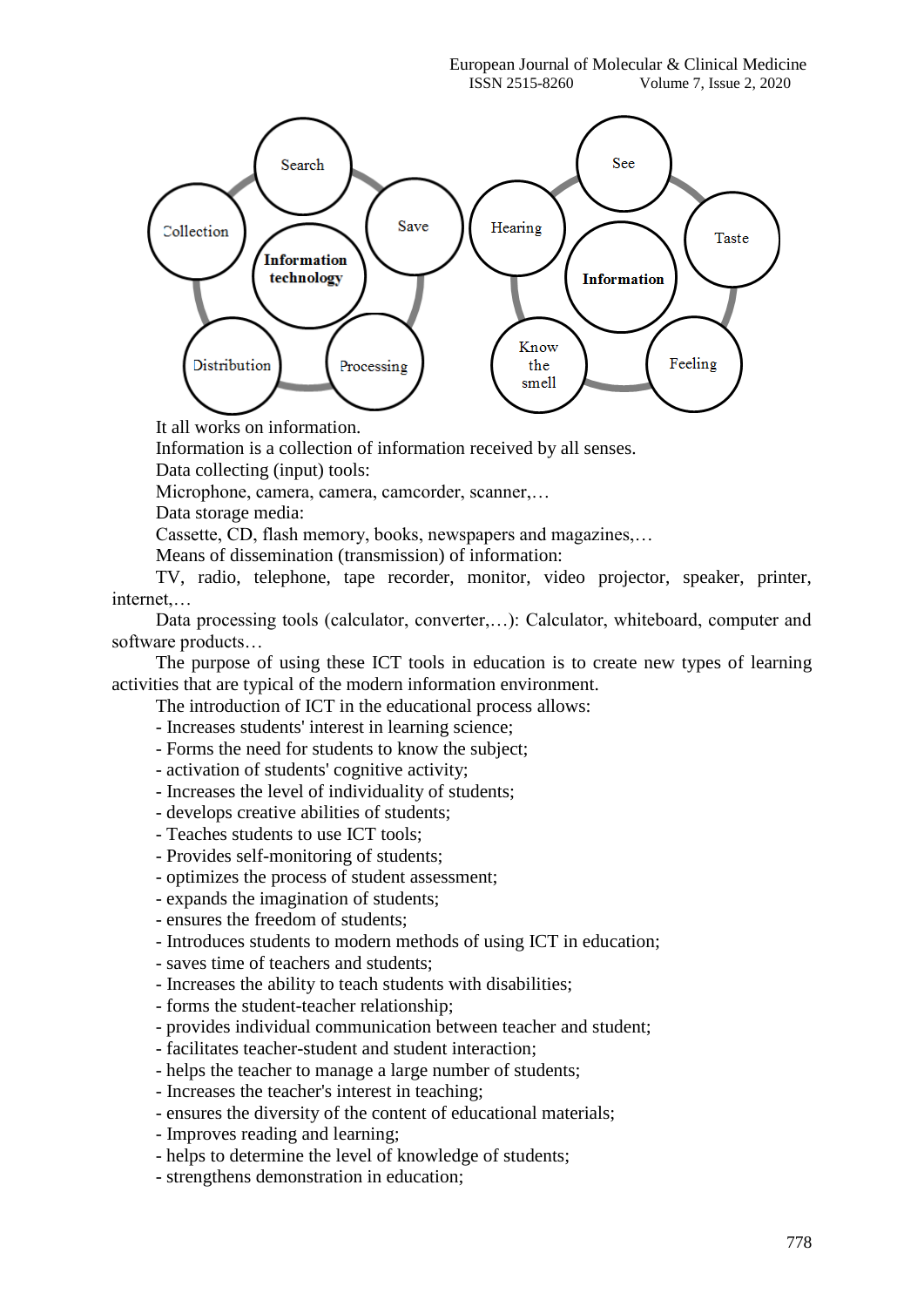- expands the range of teaching materials used in education;

- helps to combine theory with practice in education;

- provides distance learning;

- provides reality in education, etc.…

ICT tools can be used at all levels, depending on the type and type of lesson, depending on the content of the topic.

An ICT tool can be used by a teacher or a student, depending on the level of availability and the process of use.

Conclusion.

This article considers the level of provision of general secondary schools with information and communication technology tools as a problem, analyzes the work being done in this area and their practical situation. The following conclusions can be drawn from the analysis:

- Provision of education with ICT should have a strong material base for its application in the educational process, the promotion of the idea of informatization;

- Overcoming the problem of providing secondary schools with ICT and improving the provision of ICT, which is important for the educational process;

- Teaching general secondary school students in accordance with modern requirements, development and implementation of new pedagogical software tools;

- Development of scientific and methodological methods for the introduction and use of ICT in the educational process.

It is necessary to use these ICT tools and methods, to train and retrain teachers in their implementation.

## **References:**

- [1] Sh.M.Mirziyoyev. Tanqidiy tahlil, qat'iy tartib-intizom va shaxsiy javobgarlik har bir rahbar faoliyatining kundalik qoidasi boʻlishi kerak.// Oʻzbekiston. T. 2017.
- [2] M. Meelissen, Computer attitudes and competencies among primary and secondary school students, in: International handbook of information technology in primary and secondary education, Springer, New York, 2008, pp. 381-395.
- [3] J. Tondeur, M. Valcke, J. van Braak, A multidimensional approach to determinants of computer use in primary education: teacher and school characteristics;, Journal of Computer Assisted Learning, 24 (2008) 494-506.
- [4] R. Vanderlinde, K. Aesaert, J. van Braak, Institutionalised ICT use in primary education: a multilevel analysis, Computers & Education, 72 (2014) 1-10.
- [5] R. Vanderlinde, S. Dexter, J. van Braak, School-based ICT policy plans in primary education: elements, typologies, and underlying processes, British Journal of Educational Technology, 43 (2012) 505-519.
- [6] Денисов А.П., Мосягина Н.Г. Автоматизированные системы обучения в среде начального и среднего профессионального образования // Современные наукоемкие технологии. – 2007. – № 6. – С. 37-38; URL: http://www.top-technologies.ru/ru/article/view?id=24985 (дата обращения: 06.05.2020).
- [7] Konovalova N.V. Maktabgacha ta'limda AKTdan foydalanish // Yosh olim. 2016. №1. - S. 721-724. - URL manzili https://moluch.ru/archive/105/24834/ (kirish: 02.03.2020)
- [8] Мальцева Е.В., Капралова А.О. Использование информационнокоммуникационных технологий на уроках математики в начальной школе // Международной научно-практической интернет-конференции «Актуальные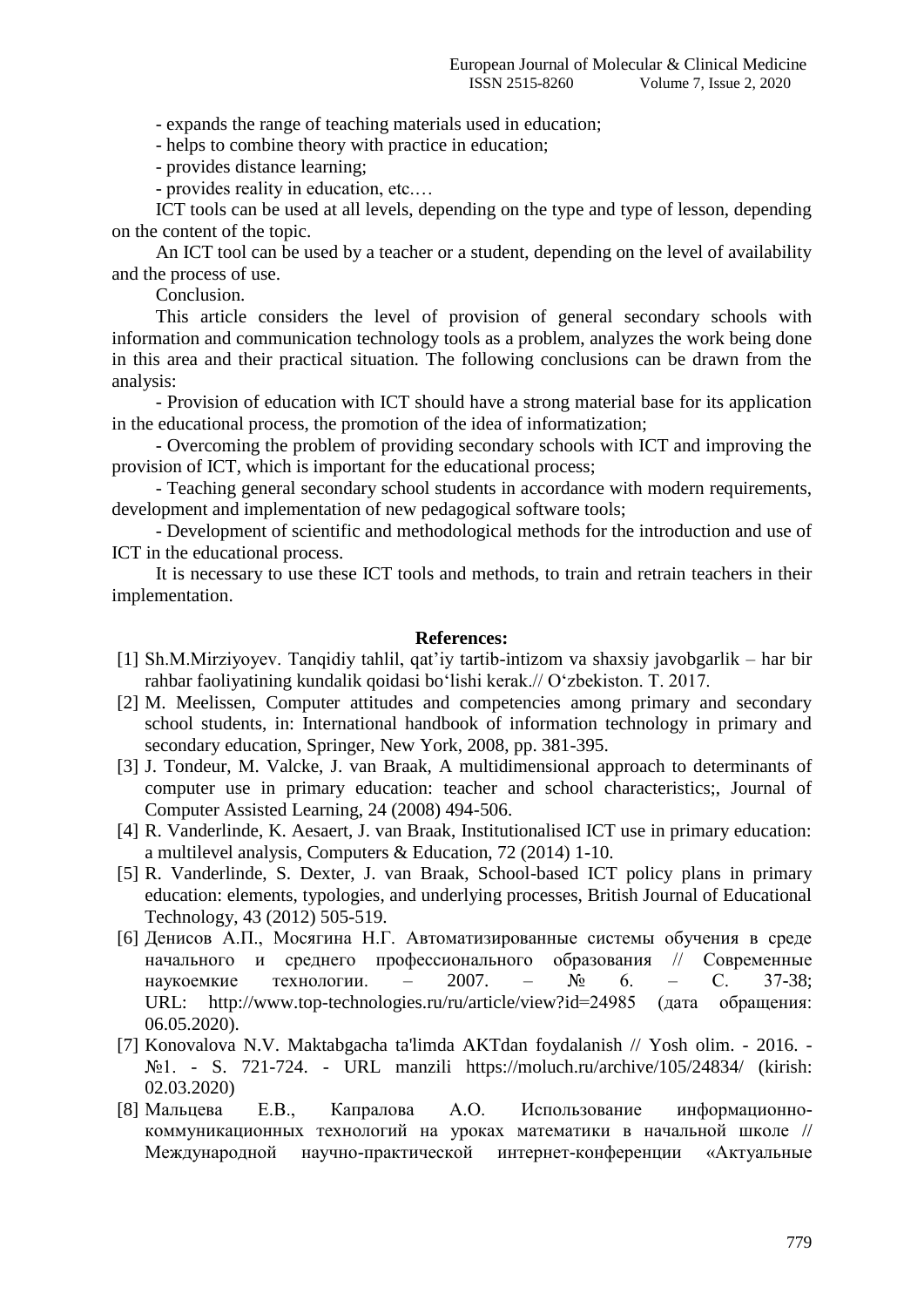проблемы методики обучения информатике и математике в современной школе» Россия, г.Москва, МПГУ, 22-26 апреля 2019г. 679-683.

- [9] Tondeur, Jo & van Braak, Johan & Valcke, Martin. (2007). Curricula and the use of ICT in education. British Journal of Educational Technology. 38. 962 - 976. 10.1111/j.1467- 8535.2006.00680.x.
- [10] Hayitov A.Gʻ. Maktab amaliyotida kompyuterlashtirishning ahvoli. //Pedagogik mahorat. 2002. 3-son.
- [11] Hayitov A.Gʻ. Ta'limni kompyuterlashtirish vositalari.//Pedagogik mahorat. 2002. 4 son.
- [12] Hayitov A.Gʻ. Ta'lim jarayonini kompyuterlashtirish. / Usuliy qoʻllanma. Buxoro. 1999.
- [13] Hayitov A.Gʻ. Ta'lim modellari va ularni kompyuterlashtirish imkoniyatlari.//Mahorat koʻzgusi. 1999, 5-son.
- [14] Hayitov A.Gʻ. Kompyuterlashtirilgan ta'lim va oʻquvchilar bilimini tashhisi //Pedagogik ta'lim. 2000, 3-son.
- [15] Hayitov A.Gʻ. Pedagogik dastur vositalarini yaratishga qoʻyiladigan didaktik va psixofiziologik talablar. //Pedagogik mahorat. 2001. 1-son.
- [16] Hayitov A.Gʻ. Ta'limni kompyuterlashtirish tamoyillari. //Boshlangʻich ta'lim. 2002. 1-son.
- [17] K. Aesaert, D. van Nijlen, R. Vanderlinde, J. van Braak, Direct measures of digital information processing and communication skills in primary education: using item response theory for the development and validation of an ICT competence scale, Computers & Education, 76 (2014) 168-181.
- [18] Sevinç Gülseçen, & Arif Kubat. (2006). Teaching ICT to Teacher Candidates Using PBL: A Qualitative and Quantitative Evaluation. Journal of Educational Technology & Society, 9(2), 96-106. Retrieved May 11, 2020, from www.jstor.org/stable/jeductechsoci.9.2.96
- [19] Markauskaite, L. (2006). Gender issues in preservice teachers' training: ICT literacy and online learning. Australasian Journal of Educational Technology, 22(1). https://doi.org/10.14742/ajet.1304
- [20] Mahmud, R. & Ismail, M.A. (2010). Impact of Training and Experience in Using ICT on In-Service Teachers' Basic ICT Literacy. Malaysian Journal of Educational Technology, 10(2), pp. 5-10.
- [21] M. Meelissen, Computer attitudes and competencies among primary and secondary school students, in: International handbook of information technology in primary and secondary education, Springer, New York, 2008, pp. 381-395.
- [22] J. Tondeur, M. Valcke, J. van Braak, A multidimensional approach to determinants of computer use in primary education: teacher and school characteristics;, Journal of Computer Assisted Learning, 24 (2008) 494-506.
- [23] R. Vanderlinde, K. Aesaert, J. van Braak, Institutionalised ICT use in primary education: a multilevel analysis, Computers & Education, 72 (2014) 1-10.
- [24] R. Vanderlinde, S. Dexter, J. van Braak, School-based ICT policy plans in primary education: elements, typologies, and underlying processes, British Journal of Educational Technology, 43 (2012) 505-519.
- [25] Денисов А.П., Мосягина Н.Г. Автоматизированные системы обучения в среде начального и среднего профессионального образования // Современные наукоемкие технологии. – 2007. – № 6. – С. 37-38; URL: http://www.top-technologies.ru/ru/article/view?id=24985 (дата обращения: 06.05.2020).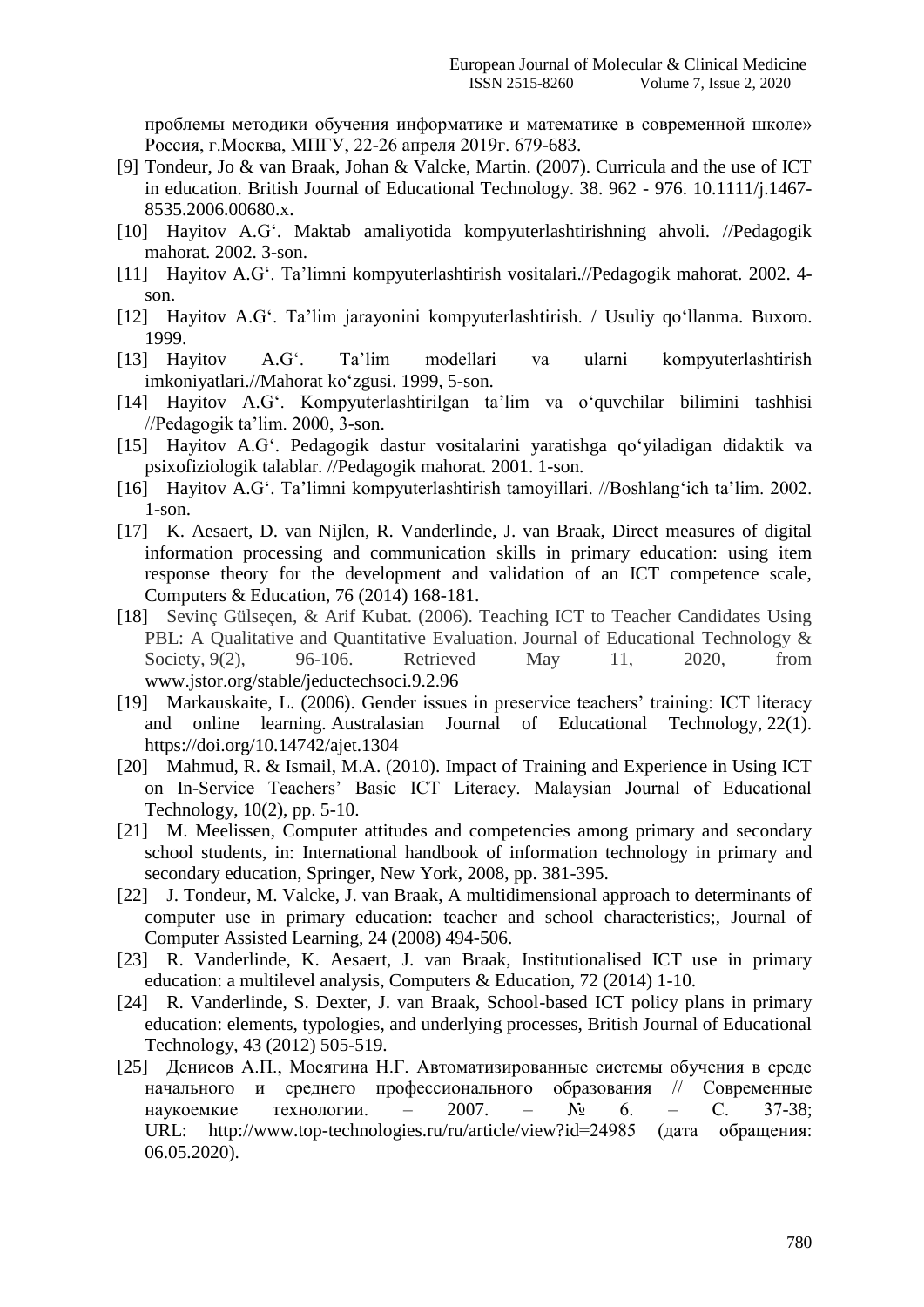- [26] Konovalova N.V. Maktabgacha ta'limda AKTdan foydalanish // Yosh olim. 2016. №1. - S. 721-724. - URL manzili https://moluch.ru/archive/105/24834/ (kirish: 02.03.2020)
- [27] Мальцева Е.В., Капралова А.О. Использование информационнокоммуникационных технологий на уроках математики в начальной школе // Международной научно-практической интернет-конференции «Актуальные проблемы методики обучения информатике и математике в современной школе» Россия, г.Москва, МПГУ, 22-26 апреля 2019г. 679-683.
- [28] Tondeur, Jo & van Braak, Johan & Valcke, Martin. (2007). Curricula and the use of ICT in education. British Journal of Educational Technology. 38. 962 - 976. 10.1111/j.1467-8535.2006.00680.x.
- [29] M.M.Moila. Mini-dissertation M.Ed. (CIE), Faculty of Education, University of Pretoria. The use of. educational technology in Mathematics teaching and learning: An investigation of a South African rural secondary school. University of Pretoria, 2006.
- [30] Valentina Dagiene. 2003. Focus on the pedagogical dimension in ICT literacy for teachers. In Proceedings of the 3.1 and 3.3 working groups conference on International federation for information processing: ICT and the teacher of the future - Volume 23 (CRPIT '03). Australian Computer Society, Inc., AUS, 27–29.
- [31] N. R. Jere, M. Thinyane, Tlou Boikhutso, and Nkanyiso Ndlovu. 2013. An assessment of ICT challenges in rural areas: ICT experts vs rural users views: a case of the Siyakhula Living Lab. In Proceedings of the South African Institute for Computer Scientists and Information Technologists Conference (SAICSIT '13). Association for Computing Machinery, New York, NY, USA, 233–241. DOI:https://doi.org/10.1145/2513456.2513496
- [32] Chigona, A., Chigona, W., Kausa, M. and Kayongo, P., 2010. An empirical survey on domestication of ICT in schools in disadvantaged communities in South Africa. International Journal of Education and Development Using ICT, 6(2), pp.21-32.
- [33] Desmond Wesley Govender and Manoj Maharaj. 2007. Challenges with respect to the e-readiness of secondary school teachers in Kwazulu-Natal, South Africa. SIGCSE Bull. 39, 3 (September 2007), 191–195. DOI:https://doi.org/10.1145/1269900.1268841
- [34] Matthew Butler, Michael Morgan, Judy Sheard, Simon, Katrina Falkner, and Amali Weerasinghe. 2015. Initiatives to Increase Engagement in First-Year ICT. In Proceedings of the 2015 ACM Conference on Innovation and Technology in Computer Science Education (ITiCSE '15). Association for Computing Machinery, New York, NY, USA, 308–313. DOI:https://doi.org/10.1145/2729094.2742629
- [35] María Cecilia Martinez, Marcos J. Gomez, Marco Moresi, and Luciana Benotti. 2016. Lessons Learned on Computer Science Teachers Professional Development. In Proceedings of the 2016 ACM Conference on Innovation and Technology in Computer Science Education (ITiCSE '16). Association for Computing Machinery, New York, NY, USA, 77–82. DOI:https://doi.org/10.1145/2899415.2899460
- [36] Catherine Lang, Annemieke Craig, and Gail Casey. 2014. Unblocking the pipeline by providing a compelling computing experience in secondary schools: are the teachers ready? In Proceedings of the Sixteenth Australasian Computing Education Conference - Volume 148 (ACE '14). Australian Computer Society, Inc., AUS, 149–158.
- [37] H. G. Taylor. 1987. Retraining teachers to teach high school computer science. In Proceedings of the 1987 Fall Joint Computer Conference on Exploring technology: today and tomorrow (ACM '87). IEEE Computer Society Press, Washington, DC, USA, 738.
- [38] James,L. Poirot, Harriet,G. Taylor, and Cathleen,A. Norris. 1988. Retraining teachers to teach high school computer science. Commun. ACM 31, 7 (July 1988), 912–917. DOI:https://doi.org/10.1145/48511.48521